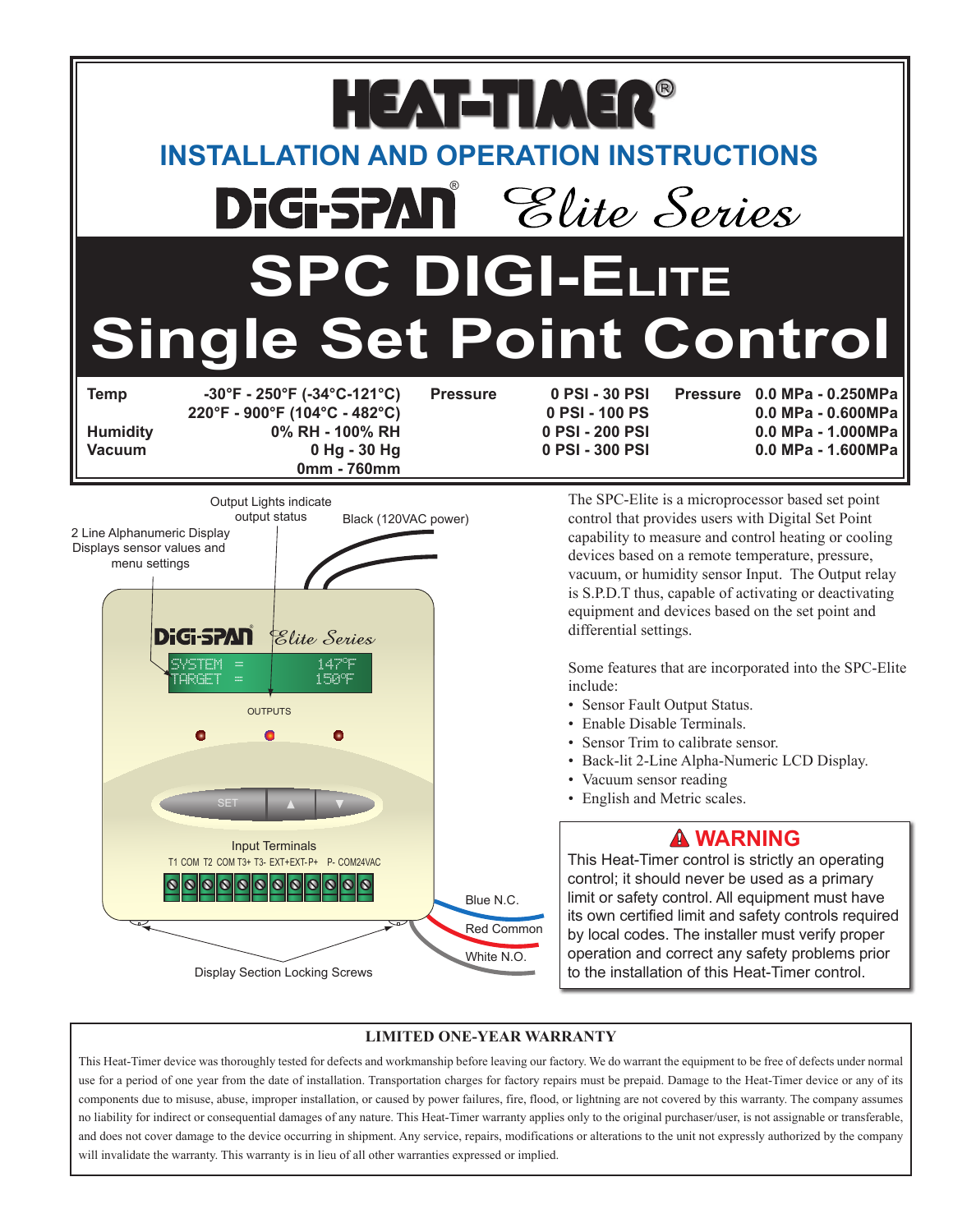# **Mounting the Controller**

- The SPC DIGI-Elite is designed to mount on a 1900  $(4"x4")$ electrical box.
- If the SPC-Elite is to be panel mounted, or if additional room is needed use the Plastic Wiring Enclosure  $(HT#$ 929135-00 Switch) or (HT# 929137-00 without a Switch).
- Locate the SPC-Elite in a convenient location near the unit to be controlled.
- Partially unscrew the Display Cover Mounting screws. This allows for its removal.
- Lifting the Display Section away from the base will unplug the Connection Socket from the Base section.
- Proceed with the power and output wiring instructions.
- Mount the SPC-Elite away from excessive heat or cold. Ambient operating temperature is from 20 to  $120^{\circ}$ F.
- Mount Display Section back to the Base Section. Tighten the Display Cover Mounting Screws.



#### **Wiring Power Input**

The SPC-Elite is designed to accept *ONLY A SINGLE POWER SOURCE*. It can be wired to either 120VAC using the two Black wires or 24VAC using the right most two terminals on the terminals block on bottom of the control. Heat-Timer recommends the installation of a Surge Suppressor and a Power Switch before the Power Line connection for safety and ease of service.

#### **120VAC**

• Attach line voltage, 120VAC, to the two Black wires extending from the back of the SPC-Elite. Remember to use the power line from a different source than the equipment being controlled.

#### **24VAC**

- Use a dedicated transformer with at least a 5VA output.
- Bring 24VAC to the two right most screws on the front of the SPC-Elite marked 24VAC and COM.

# **Wire Colors**

- The SPC-Elite has a S.P.D.T. (single-pole double-throw) relay output rated at 6A, 1/8 HP.
- The outputs are dry contacts only. They do not source any power.
- The Red wire is the relay Common.
- The White wire is the N.O. (normally open) relay contact.

# **Wiring Input Terminals**

Based upon the options selected from the Sensor Type in Startup menu, the sensor input terminals will vary. The SPC-Elite will only measure the terminals used for the specific sensor type. All other sensor terminal inputs will be ignored. i.e., if the SPC-Elitewas set to measure Temperature 250°F, it will only measure terminals T1, COM. [See "Sensor Type Settings and Terminals" on page 6](#page-5-0)



### **WARNING**

**120 VAC Black (Power)**<br> **120 VAC** 

power input

Q Q

> 24 VAC E<br>
> E<br>
> 24 VAC<br>
> Optional Power

 $E-P+$  P- COM24VAC

 $\bullet$ 

K

The SPC-Elite can accept only one source of power: 120VAC or 24VAC. If more than one power source is applied, the unit may be damaged.



 $\mathfrak{p}$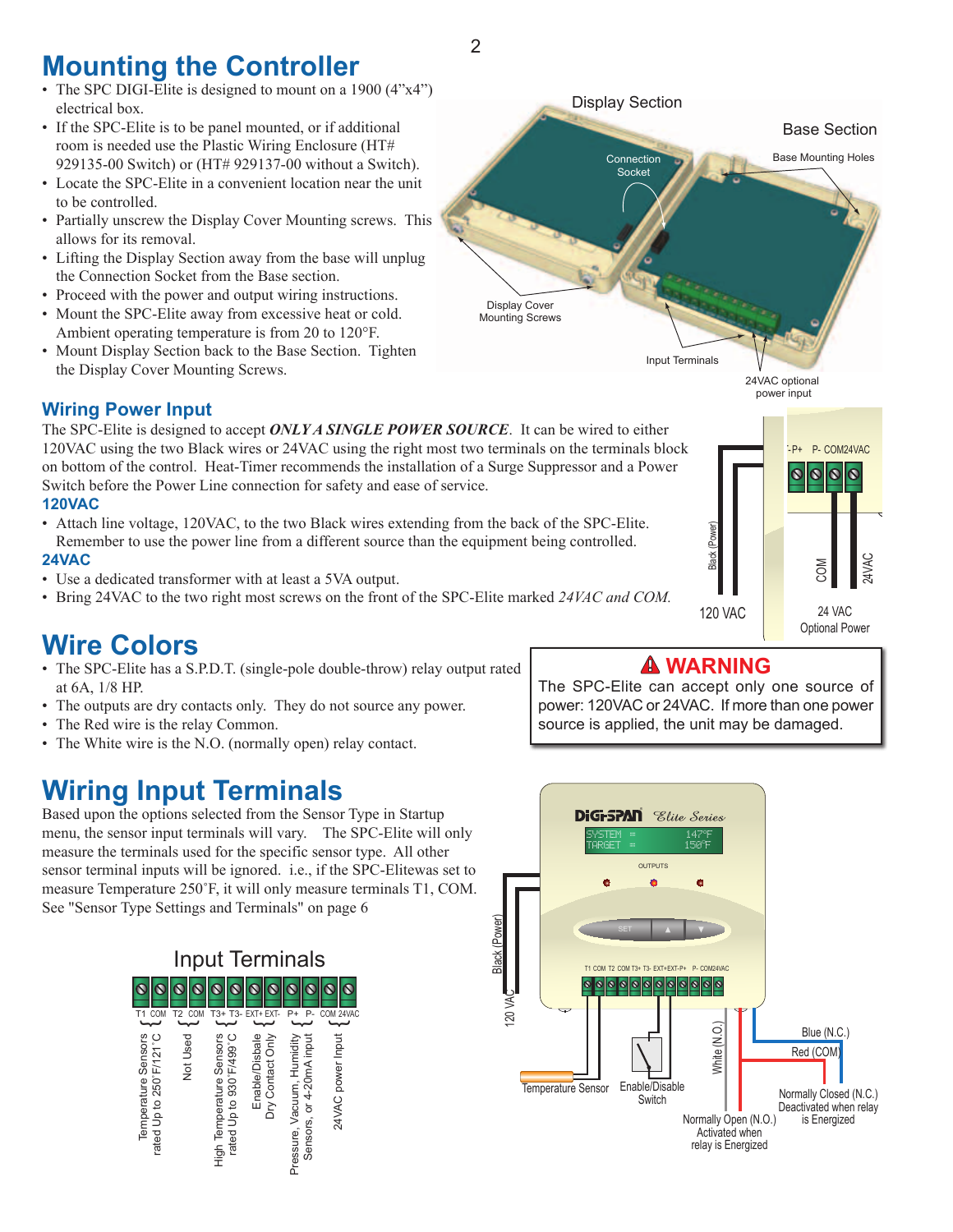#### **Installing and Wiring Temperature Sensor Inputs** *(T1, COM (-30°F-250°F), T3± ( 220°F-900°F))*

A variety of sensor inputs can be connected to the SPC-Elite series depending on the model and sensors provided. However, all temperature sensors are wired the same way. Each SPC-Elite comes with the sensors it is designed to work with

- The temperature sensor wires can be extended up to 500' by splicing with 18 gauge shielded wire.
- Do not run sensor wires in conduit with line voltage.
- If measuring liquid temperature, the sensor should be inserted into a 3/8" ID well  $(HT#904011$  or equivalent).
- The SPC-Elite will operate based on the temperature it reads at the sensor location. Therefore, select a sensor location that is representative of the entire system.
- In temperature applications, polarity is not observed. Either wire from the sensor can be connected to either sensor input.
- Connect the Shield of each sensor at the control side to the respective COM terminal.
- T1, COM Used for Temperature sensors reading up to  $250°F/121°C$ . Sensor Shield is connected to the COM Terminal
- T2, COM Not Used.
- T3+,T3- Used for High Temperature sensors reading up to 930°F/499°C. Sensor Shield is connected to the T3- Terminal

### **Installing and Wiring a Pressure or Vacuum Sensor**

#### *(P+, P-)*

- Attach a  $1/4$ " brass isolation tube (pigtail) to the steam header.
- Screw the pressure or Vacuum sensor to the pigtail. The sensor has  $1/4$ " NPT tapered threads.
- The sensor wires can be extended up to 500' by splicing with 18 gauge shielded wire.
- Do not run sensor wires in conduit with line voltage.
- The SPC-Elite will operate based on the pressure or vacuum sensor reading. Therefore, select a sensor location that is representative of the entire system.
- The sensor's BLACK wire should be connected to the terminal marked P (-).
- The RED wire from the sensor should be connected to the terminal marked  $P (+)$ .

### **ALERT**

The EXT input terminals must be shorted for SPC-Elite to operate the outputs. DO NOT remove the factory installed EXT jumper unless it is replaced with an Enable Signal.

### **Connecting the Enable/Disable**

#### *(EXT+, EXT-)*

- The EXT terminals can be used to enable or disable the system by connecting it to either a thermostat or external control.
- The EXT input should be dry contact only.
- Polarity is not important. Either wire from the thermostat can be connected to either EXT terminals.
- If no thermostat or control is connected to the EXT terminals, leave the jumper supplied as a contact to the terminals.
- No outputs will be active unless the EXT terminals are closed.

# **Button and Navigating Menus**

The SPC-Elite has three buttons.

- The SET button function varies. When the Default Screen is displayed, pushing the SET Button views the MENU. When in the Menus and settings, the SET Button accepts the selected entry or setting value.
- When in the menus, the Up and Down buttons will scroll through the menu options. They can be used to change the setting of a specific function. *i.e.* change the Set Point, Differential, or System Trim.
- At the end of every operation menu there is a  $\equiv \equiv k$  option that allows the user to go back one menu level. If the SET Button was held down for three seconds on the *EBACK* option, the display will go back to the default screen.





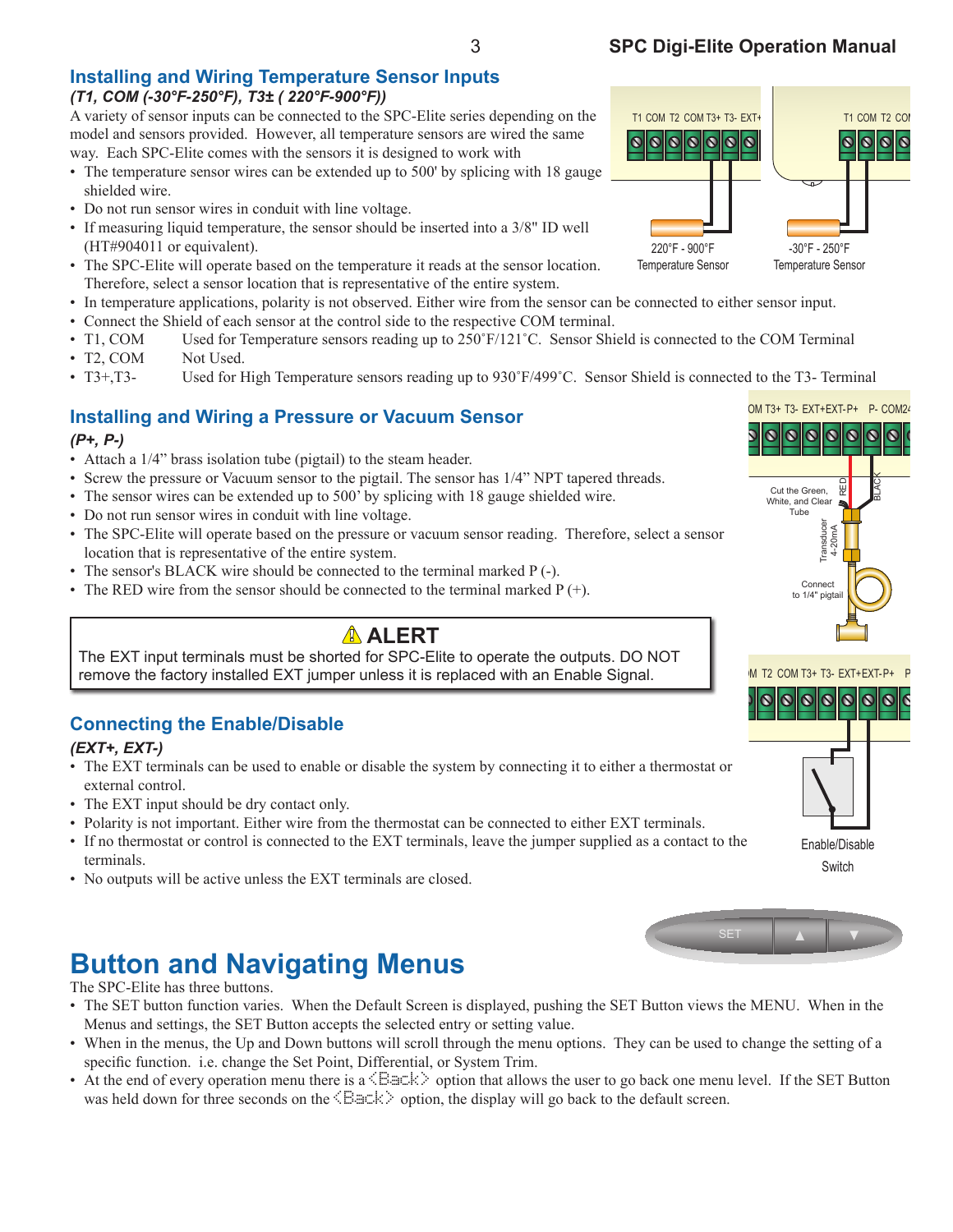**Startup Options**

Whenever the control is started for the first time or after a manual reset, it will initiate its operation with the Startup Menu. Moreover, the Startup menu can be accessed by selecting it from the operation menu. An option must be selected in each screen in the Startup Menu to move to the next level.

### **Standard**

#### *Options:* **english, metric default: english**

SET **SET** *: MENU/<System Startup>/Standard*

Due to the large variety of inputs available to connect to the SPC-Elite, this option helps in narrowing down the sensor type options.

- If English is selected, sensor types in <sup>°</sup>F (Fahrenheit), PSI (Pounds/Square inch), Hg (Inches of Mercury for Vacuum) will be available.
- If Metric is selected, sensor types in °C (Celsius), MPa (Million Pascal), mm (Millimeter of Mercury for Vacuum) will be available.
- $\%RH$  (Relative Humidity) will be available in both options.

#### **Sensor Type**

*Options:* **temp.250**˚**F/121**˚**C, temp.900**˚**F/480**˚**C, Pres. 30PSi/0.25mPa, Pres. 100PSi/0.60mPa,**  Pres. 200PSI/1.0MPa, Pres. 300PSI/1.6MPa, Vac. 30Hg/760mm, and Relative Humidity %RH **default: temp.250**˚**F/121**˚**C**

SET **SET** *: MENU/<System Startup>/Standard/Sensor Type*

• The Sensor Type available options depend on the Standard option selected from the previous menu.

### **ALERT**

Any temperature value above the sensor range will display SHORT. Any temperature value below the sensor range will display OPEN. Any pressure, vacuum or humidity value above the sensor range will display OPEN. Any pressure, vacuum or humidity value above the sensor range will display SHORT.

#### **Control Mode**

#### **Options: Heat-BreakOnRise, Cool-MakeOnRise Default: Heat-BreakOnRise**

**SET** : MENU/<System Startup>/Standard/Sensor Type/Control Mode

The SPC-Elite can operate in either mode.

- In Heat-Break-On-Rise mode the relay will energize when the sensor value is below the set point.
- In Cool-Make-On-Rise mode the relay will de-energize when the sensor value is below the set point.

#### **Sensor Fault**

*Options:* **All Off, All On Default: All On** 

SET **SET** *: MENU/<System Startup>/..../Sensor Fault*

The Sensor Fault will determine the operating status of the relay when a sensor reads Short or Open. On sensor fault the Set Point will indicate *FAULT TGT=ON* or *OFF* to indicate the condition of the output and the Sensor will read *SYSTEM=OPEN* or *SHORT* to indicate the condition of the sensor.

# **Manually Resetting the Control to Defaults**

To Reset the SPC-Elite control to its original factory defaults, power down the control. Hold down the SET and DOWN buttons while powering the control back up until the Loading Default Values screen appears. The Display will direct you to the Startup menu after the defaults are loaded to program the control as if for the first time.

### **ALERT**

When resetting the control to original factory defaults all control settings will be over written and will no longer exist.

#### *STANDARD: English Metric*

| SENSOR TYPE  |                     |
|--------------|---------------------|
| Temp.        | 250F                |
| Temp.        | 900F                |
| Hres.        | 30 <sub>PS1</sub>   |
| Pres.        | 100rsi              |
| Pres.        | 200 <del>r</del> si |
| Pres.        | <b>300rsi</b>       |
| Vacuum 30in  |                     |
| Humidity %RH |                     |
|              |                     |
| 5OR.         | TYPE:               |
| Temp.        | $121\%$             |
| Temp.        | 480°C               |

*Pres. 0.250MPapsi Pres. 0.600MPapsi Pres. 1.000MPapsi Pres. 1.600MPapsi Vacuum 760mm Humidity %RH*

| i uascela ascendizi es<br>Cool-MakeOnRise |  |
|-------------------------------------------|--|
|                                           |  |

*Heat-BreakOnRise*

*CONTROL MODE:*

| SENSOR FAULT:<br>Outrut On<br>Outrut Off |             |
|------------------------------------------|-------------|
| SYSTEM=<br>FAULT TGT=                    | OPEN<br>184 |

|            | Values |  |
|------------|--------|--|
|            |        |  |
| <b>SET</b> |        |  |

*Loading Default*

#### 4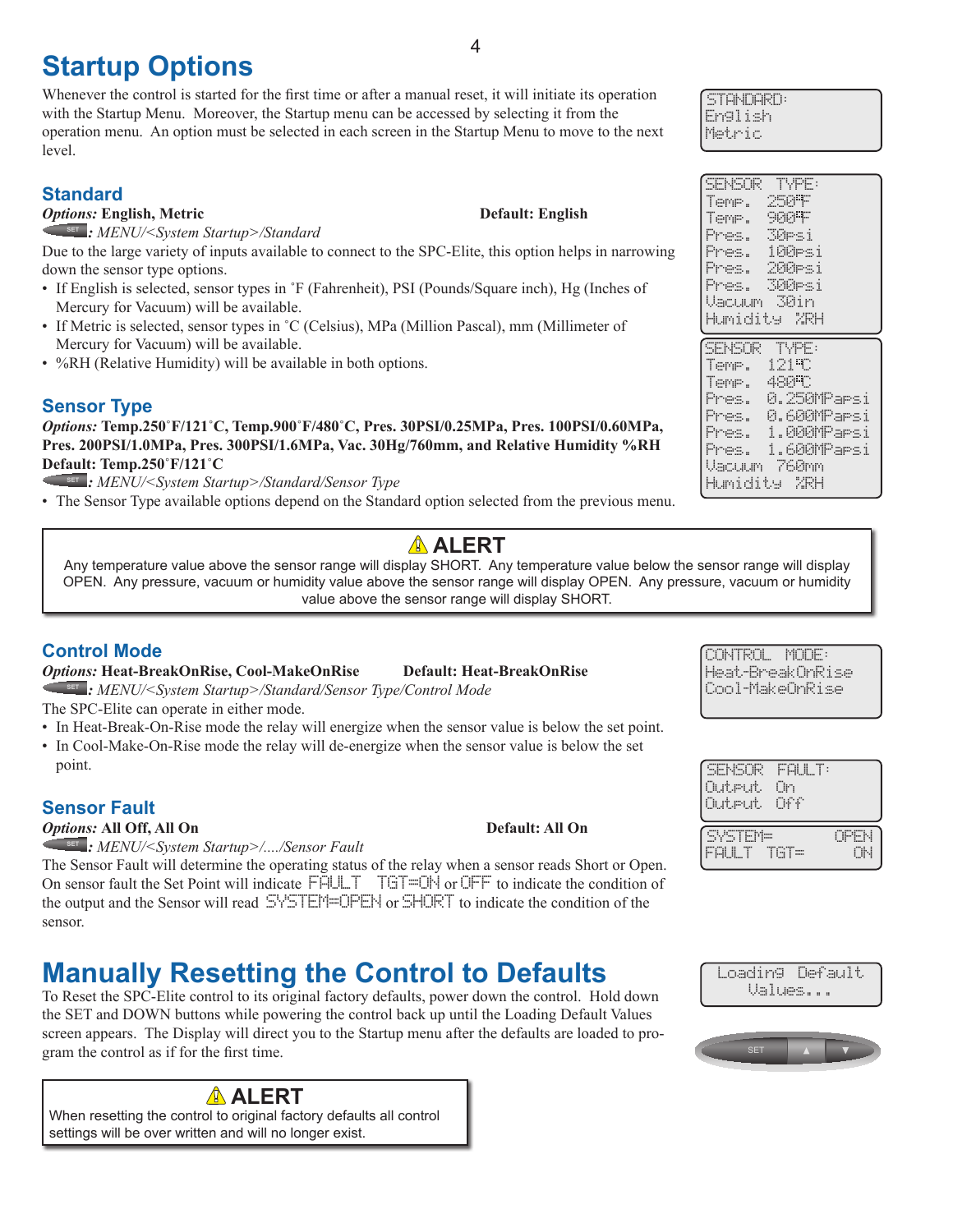### **Menus**



### **Operating Menu Options**

To enter the operating menu functions, click the SET button.

#### **Set Point**

#### *Options:* **Varies based on Sensor type. [See "Sensor type Settings and terminals" on page 6](#page-5-0)** SET **SET** *: MENU/SetPnt*

The Set Point (Target) is the temperature, pressure, vacuum, or relative humidity the SPC-Elitewill use to control the system. It will be displayed on the default screen as the Target.

#### **Differential**

*Options:* **Varies based on Sensor type. [See "Sensor type Settings and terminals" on page 6](#page-5-0)** SET : MENU/<Settings>/Diff.

> The differential controls how many degrees the system can fluctuate around the set point. It is used to prevent short cycling of the unit being controlled. A smaller Differential setting will normally result in tighter control of the set point but will tend to increase the frequency of fluctuation in the system. Larger Differential values will reduce output short cycling, but the system will be allowed to vary further from the set point value

#### **System Trim**

*Options:* **Varies based on Sensor Type** 

SET **SET** *: MENU/<Maintenance>/SysTrm*

The System Trim value adjusts the sensor reading using positive or negative values. It allows you to calibrate the sensor by the number of units selected.

*Set Point: 70 F 140 F*

|   |  |   | Differential: |  |  |
|---|--|---|---------------|--|--|
| ٠ |  | þ |               |  |  |

| <br><br><br><br><br><br><br>$- - -$<br><br>þ<br><br> | ٠<br><br><br>----<br>$\cdots$<br> |
|------------------------------------------------------|-----------------------------------|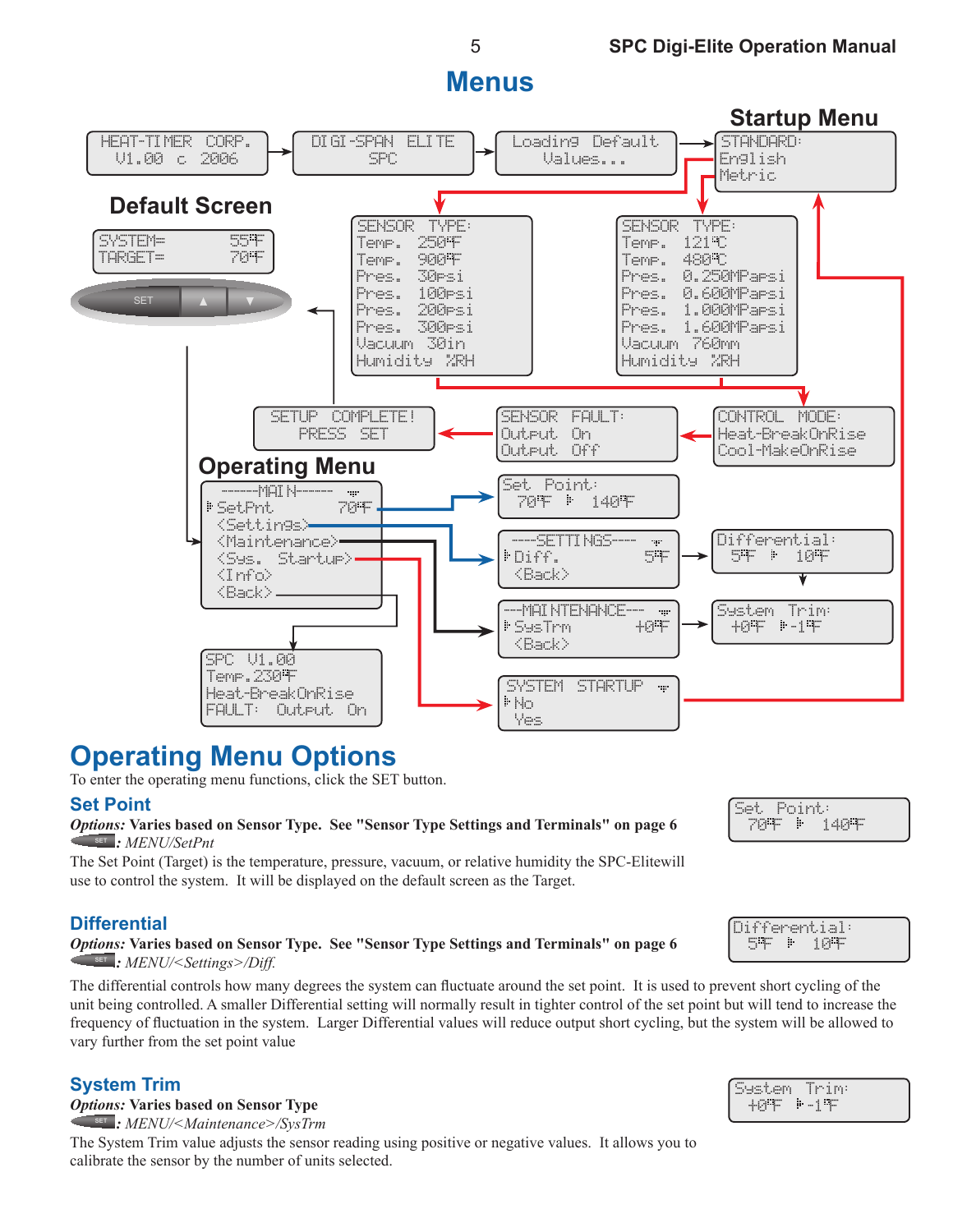### <span id="page-5-0"></span>**Sensor Type Settings and Terminals**

| <b>STANDARD</b>     | <b>SENSOR TYPE</b> | <b>SET POINT</b>                    |                | <b>DIFFERENTIAL</b>              |                | <b>TRIM (Default=0)</b>              | <b>SENSOR</b><br><b>TERMINALS</b> |
|---------------------|--------------------|-------------------------------------|----------------|----------------------------------|----------------|--------------------------------------|-----------------------------------|
|                     |                    | Range                               | <b>Default</b> | Range                            | <b>Default</b> | Range                                |                                   |
| English             | Temperature 250°F  | $-30^\circ$ F to 250 $^\circ$ F     | $70^{\circ}$ F | $1^\circ$ F to $100^\circ$ F     | $5^{\circ}$ F  | $-20^\circ$ F to $+20^\circ$ F       | T1, COM                           |
| English             | Temperature 900°F  | 220°F to 900°F                      | 400°F          | 10°F to 300°F                    | $20^{\circ}$ F | $-100^{\circ}$ F to $+100^{\circ}$ F | T3+, T3-                          |
| English             | Pressure 30 PSI    | 0.0 to 30.0 PSI                     | 10.0 PSI       | 0.5 to 10.0 PSI                  | 2.0 PSI        | $-3.0$ to $+3.0$ PSI                 | $P_{+}$ , $P_{-}$                 |
| English             | Pressure 100 PSI   | 0 to 100 PSI                        | <b>30 PSI</b>  | 1 to 30 PSI                      | 7 PSI          | -10 to 10 PSI                        | $P_{+}$ , $P_{-}$                 |
| English             | Pressure 200 PSI   | 0 to 200 PSI                        | 60 PSI         | 1 to 60 PSI                      | <b>10 PSI</b>  | $-20$ to $+20$ PSI                   | $P_{+}$ , $P_{-}$                 |
| English             | Pressure 300 PSI   | 0 to 300 PSI                        | <b>80 PSI</b>  | 1 to 90 PSI                      | <b>20 PSI</b>  | $-30$ to $+30$ PSI                   | $P_{+}$ , $P_{-}$                 |
| English             | Vacuum 30 Hq       | 0.0 to 30.0 Hg                      | 10.0 Hg        | 0.5 to 10.0 Hg                   | $2$ Hq         | $-3.0$ to $+3.0$ Hq                  | $P_{+}$ , $P_{-}$                 |
| <b>Metric</b>       | Temperature 120°C  | $-34^{\circ}$ C to 121 $^{\circ}$ C | $21^{\circ}$ C | $1^{\circ}$ C to 56 $^{\circ}$ C | $3^\circ$ C    | $-11^{\circ}$ C to $+11^{\circ}$ C   | T1, COM                           |
| Metric              | Temperature 480°C  | 104°C to 482°C                      | 204°C          | 6°C to 167°C                     | $11^{\circ}$ C | $-56^{\circ}$ C to $+56^{\circ}$ C   | T3+, T3-                          |
| <b>Metric</b>       | Pressure 0.250 MPa | 0.0 to 0.25 MPa                     | 0.10 MPa       | 0.001 to 0.100 MPa               | $0.02$ MP      | $-0.025$ to $+0.025$ MPa             | $P_{+}$ , $P_{-}$                 |
| Metric              | Pressure 0.600 MPa | 0.0 to 0.6 MPa                      | $0.2$ MPa      | 0.002 to 0.200 MPa               | 0.03 MPa       | $-0.06$ to $+0.06$ MPa               | $P_{+}$ , $P_{-}$                 |
| <b>Metric</b>       | Pressure 1.000 MPa | 0.0 to 1.0 MPa                      | $0.3$ MPa      | 0.005 to 0.300 MPa               | 0.05 MPa       | $-0.1$ to $+0.1$ MPa                 | $P_{+}$ , $P_{-}$                 |
| Metric              | Pressure 1,600 MPa | 0.0 to 1.6 MPa                      | 0.5 MPa        | 0.005 to 0.500 MPa               | 0.10 MPa       | $-0.16$ to $+0.16$ MPa               | $P_{+}$ , $P_{-}$                 |
| <b>Metric</b>       | Vacuum 760 mm      | 0 to 760 mm                         | 250 mm         | 10 to 250 mm                     | 50 mm          | $-80$ to $+80$ mm                    | $P_{+}$ , $P_{-}$                 |
| English /<br>Metric | Humidity %RH       | 0 to 100%RH                         | 60 %RH         | 1 to 30 %RH                      | 7 %RH          | $+10$ to $-10\%$ RH                  | $P_{+}$ , $P_{-}$                 |

# **Heating and Cooling Operation**

The SPC-Elite can operate in either heating or cooling applications. Select the proper application from the Startup menu.

- In heating applications, the SPC-Elite control will use the Set Point less the Differential as a starting point when temperature or sensor reading is dropping. Then, it will keep the relay energized as long as the sensor is below the Set Point (Target).
- When the system value increases in heating applications, the relay will remain energized until the Set Point (Target) is reached. Then, it will de-energize.
- In cooling applications, the SPC-Elite control will use the Set Point plus the Differential as a starting point when temperature is increasing. It will energize the output relay as long as the sensor is above the Set Point (Target).
- When the system value falls in cooling applications, the relay will remain energized until the Set Point (Target) is reached. Then, it will de-energize.

# **Output Light**

The SPC-Elite has three lights, however, only the middle output light is used. It follows the relay operation. output light is used. It follows the relay operation. Decrease output System output Light is ON, the relay is energized.



# **Enable/Disable Input**

The SPC-Elite will operate in heating or cooling modes only if the EXT- and EXT+ terminals are shorted. If no external equipment or switch is connected to these terminals, leave the factory installed jumper.

When the terminals are OPEN, the Target will display TSTAT OPEN.

### **ALERT**

On a sensor fault while the Enable/Disable terminals are open, the control will follow the Enable /Disable state. However, the System Sensor will display the fault condition weather Short or Open.





**SPC Cooling**

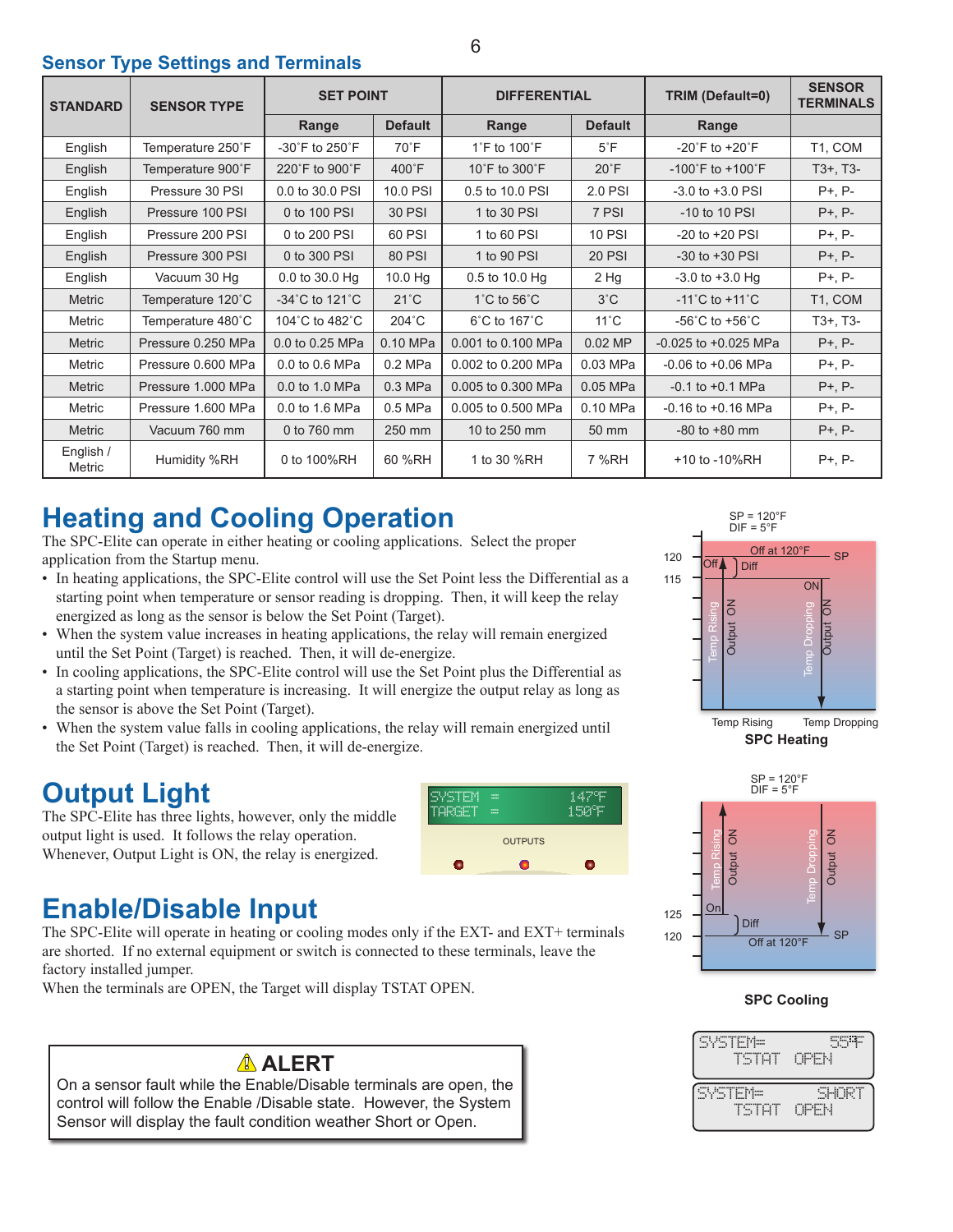### **Troubleshoot**

#### **No Display:**

Turn the power off and back on. Make sure the Display section is mounted securely to the base.

#### **OPEN or SHORT Display:**

First, make sure that the Sensor Type selected matches the sensor used. Also, make sure that the sensor is connected to the respective input terminals. If control reads OPEN, the SPC-Elite either does not see a sensor connected or the sensor reading is below the sensor operating range. Check the sensor wires are connected from the sensor to the SPC-Elite controller. If SHORT, the SPC-Elite either sees a short across the input terminals or the sensor reading is above its operating range. Remove the sensor wires from the SPC-Elite terminals, the display should read OPEN. If the display does not change to OPEN, the SPC-Elite may be damaged. Otherwise, follow steps for Incorrect Temperature Display for temperature sensors or Incorrect pressure or Vacuum Display for all transducers.

#### **Incorrect Temperature Display:**

Remove the wires from the SENSOR screws. The display should change to read OPEN. If it doesn't, the SPC-Elite may be damaged. For temperature, take an ohm reading across the detached sensor wires. The ohm reading should correspond to the chart on the right. If the ohm reading is significantly different, the sensor may be damaged.

#### **Incorrect High Temperature Display:**

If using a High Temperature sensor on T3 $\pm$ , then calibrate the sensor using a 2K Ohm resistor. First measure the resistor accuracy using an Ohm meter. If correct, then connect the resistor to terminals T3 $\pm$ . The display should read 511°F/266°C. If it does not then change the System Trim function in the Maintenance menu until you get  $511^{\circ}F/266^{\circ}C$ . Then reinstall the sensor wires back.

#### **Incorrect Pressure or Vacuum Display:**

Make sure that the pressure setting selected matches the pressure transducer connected to the SPC-Elite control. If it does, then use a current multi-meter and set it to read mA and put it in series with the sensor. Match the ohm reading to the pressure table below. If current does not match the actual pressure, use the System Trim from the Maintenance Menu to correct it. If the difference is larger than the System Trim range, then the pressure or vacuum transducer is damaged. Remember that Pressure and Vacuum transducers are susceptible to static electricity. Thus, reduce excessive manual handling prior to transducer installation.

#### **Output Red Light does not come on at the desired temperature:**

 Check the set point and differential values. In a heating application, the Red light will not come on until the sensor value drops below the set point minus the differential. In a cooling application, the Red light will not turn off until the sensor value rises above the set point plus the differential.

#### **SPC-Elite does not activate the output:**

First remove all connections to the Red, White, and Blue output wires. If the Output Red Light is on, the relay should be energized; the Red to White wires should be closed, and the Red to Blue wires should be open. If the Output Red Light is off, the relay should be de-energized; the Red to White wires should be open, and the Red to Blue wires should be closed. If the above two conditions are met, the SPC-Elite is working normally. Check the unit the SPC-Elite is controlling.

#### **Pressure, Vacuum, and Humidity Sensor Chart**

| Input<br>(in mA) | 0 - 30 PSI<br>$0 - 30$ Vac<br>Range | $0 - 100$<br><b>PSI</b><br>$0 - 100%$<br><b>Humidity</b><br>Range | $0 - 200$<br><b>PSI</b><br><b>Pressure</b><br>Range | $0 - 300$<br><b>PSI</b><br><b>Pressure</b><br>Range |
|------------------|-------------------------------------|-------------------------------------------------------------------|-----------------------------------------------------|-----------------------------------------------------|
| $\overline{2}$   |                                     | <b>OPEN</b>                                                       |                                                     |                                                     |
| $\overline{4}$   | 0                                   | 0                                                                 | 0                                                   | 0                                                   |
| 4.08             |                                     |                                                                   | 1                                                   |                                                     |
| 4.16             |                                     | $\overline{1}$                                                    | $\overline{2}$                                      |                                                     |
| 4.53             | $\overline{1}$                      |                                                                   |                                                     | 10                                                  |
| 5.07             | $\overline{2}$                      |                                                                   |                                                     | 20                                                  |
| 5.6              | 3                                   | 10                                                                | 20                                                  | 30                                                  |
| 7.2              | 6                                   | 20                                                                | 40                                                  | 60                                                  |
| 8.8              | 9                                   | 30                                                                | 60                                                  | 90                                                  |
| 10.4             | 12                                  | 40                                                                | 80                                                  | 120                                                 |
| 12               | 15                                  | 50                                                                | 100                                                 | 150                                                 |
| 13.6             | 18                                  | 60                                                                | 120                                                 | 180                                                 |
| 15.2             | 21                                  | 70                                                                | 140                                                 | 210                                                 |
| 16.8             | 24                                  | 80                                                                | 160                                                 | 240                                                 |
| 18.4             | 27                                  | 90                                                                | 180                                                 | 270                                                 |
| 20               | 30                                  | 100                                                               | 200                                                 | 300                                                 |
| 22               |                                     | <b>SHORT</b>                                                      |                                                     |                                                     |

#### **250°F/120°C Temperature Sensor Chart**

| <b>TEMPERATURE</b> | Value     |           |
|--------------------|-----------|-----------|
| $\circ$ F          | $\circ$ C | (in Ohms) |
|                    | OPEN      | 150000    |
| $-30$              | $-34$     | 117720    |
| -20                | -29       | 82823     |
| -10                | $-23$     | 59076     |
| 0                  | -18       | 42683     |
| 10                 | -12       | 31215     |
| 20                 | -7        | 23089     |
| 25                 | $-4$      | 19939     |
| 30                 | $-1$      | 17264     |
| 35                 | 2         | 14985     |
| 40                 | 4         | 13040     |
| 45                 | 7         | 11374     |
| 50                 | 10        | 9944      |
| 55                 | 13        | 8714      |
| 60                 | 16        | 7653      |
| 70                 | 21        | 5941      |
| 80                 | 27        | 4649      |
| 90                 | 32        | 3667      |
| 100                | 38        | 2914      |
| 110                | 43        | 2332      |
| 120                | 49        | 1879      |
| 130                | 54        | 1524      |
| 140                | 60        | 1243      |
| 150                | 66        | 1021      |
| 160                | 71        | 842       |
| 170                | 77        | 699       |
| 180                | 82        | 583       |
| 190                | 88        | 489       |
| 200                | 93        | 412       |
| 210                | 99        | 349       |
| 220                | 104       | 297       |
| 230                | 110       | 253       |
| 240                | 116       | 217       |
| 250                | 121       | 187       |
| <b>SHORT</b>       |           | 100       |